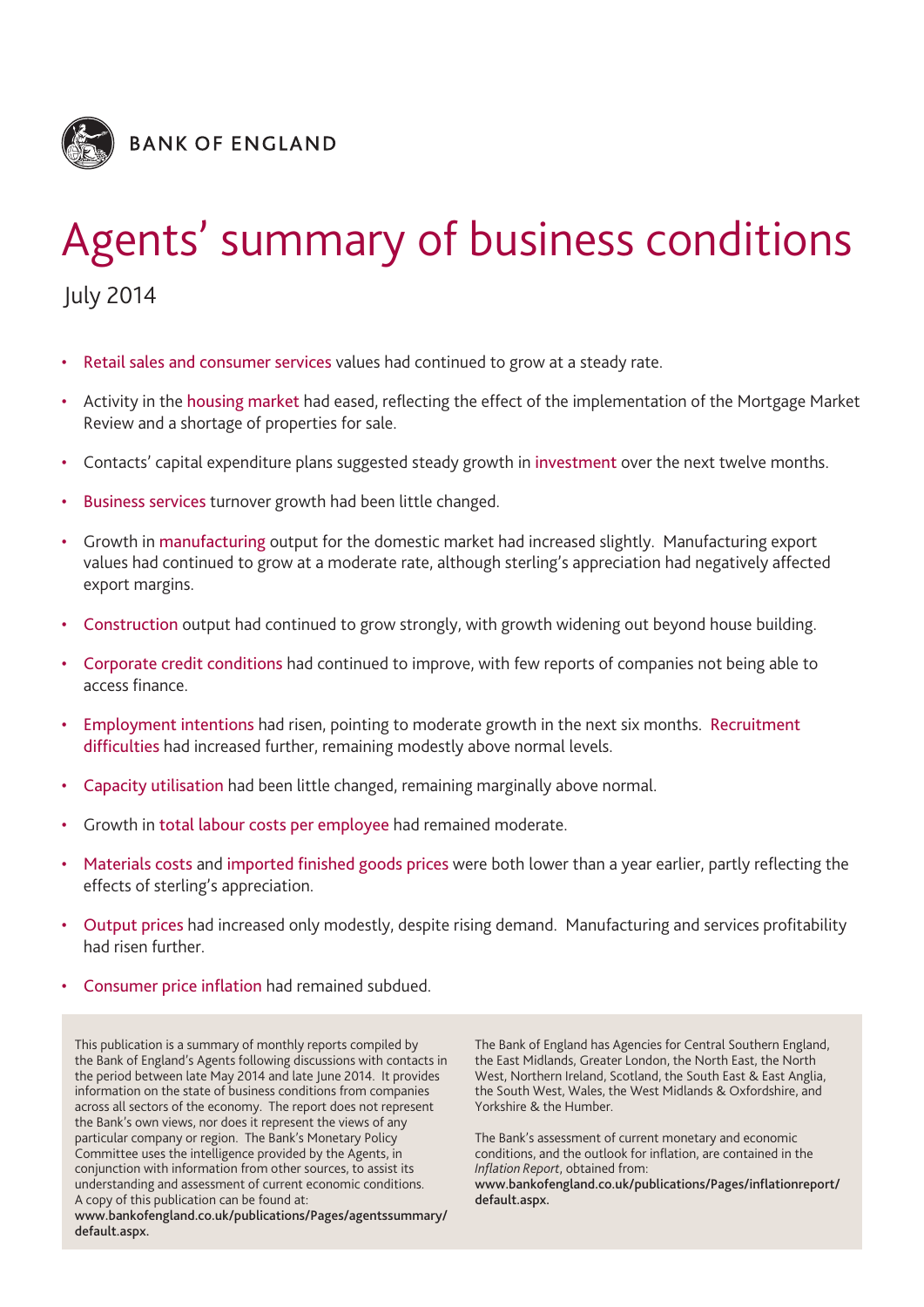# **Demand**

#### **Consumption**

Retail sales values growth had been steady, having picked up sharply last month (**Chart 1**). Growth in food sale values had weakened, as competition for market share had led some supermarkets to reduce prices. Across retailers, sales growth continued to be strongest for discount and convenience retailers, and online. Spending on bigger-ticket items, such as fitted kitchens and white goods, had increased, but there were a few reports of sales growth slowing as housing market activity eased. Growth of new car sales had also slowed. Consumer services growth was little changed (**Chart 1**). The better weather had stimulated demand for leisure attractions, hotels, pubs and restaurants. Growth had also been seen in some areas of discretionary spending, such as healthcare. Commuter train journeys had increased further, reflecting employment growth.

#### **Chart 1** Retail sales values and consumer services turnover

Three months on the same period a year earlier



#### **Housing market**

The slowdown in housing market activity had become more widespread, although transactions were still up on a year ago. Demand for housing-related services, such as estate agents and conveyancing had also slowed. Implementation of the Mortgage Market Review and a shortage of new properties coming onto the market were seen as the main factors behind easing activity. The slowdown in activity was most evident in the secondary market. The new-build market had remained more buoyant, in part due to the boost to first-time buyer transactions from the Help to Buy equity loan scheme. Despite easing activity, there was little sign as yet of a generalised slowdown in annual house price inflation, though contacts in London thought price inflation there had peaked, especially at the top end of the market. Elsewhere, significant price inflation was typically restricted to the most desirable neighbourhoods where multiple bidders were often competing for only a few properties.

#### **Business investment**

Contacts' capital expenditure plans suggested steady growth in investment over the next twelve months. Greater confidence in demand was generating growth in capital spending, though some caution remained. Investment growth intentions were a touch weaker in manufacturing than in services, mainly reflecting some strong investment in new industrial production capacity over the past year. Only a minority of manufacturers were now investing to add significant capacity. In services, activity around refurbishment of existing premises, relocation, and expansion into new premises had picked up, supporting investment in commercial real estate. Investment to replace vehicles and IT equipment had remained high. However, for many services firms there was often more focus on intangible investment, for instance brand and product development and staff training, rather than capital spending. Large discount retailers had stepped up the pace of new retail openings and the associated logistics capacity.

#### **Exports**

Manufacturing export values growth had remained moderate. The effect of sterling's appreciation over the past year on export volumes had been limited to date, with most of those exporters that had not been hedged absorbing the impact by lowering margins. Further appreciation would potentially have a greater effect on export volumes as exporters felt there was little scope to lower margins further. And even if sterling remained at its current level, some contacts expected a negative effect on volumes to feed through over time as they would need to respond by raising export prices. Export growth had continued to be maintained in the automotive sector and for prestige UK brands. Demand from Europe had edged up overall and exports to the United States had continued to strengthen. Appetite for exporting to emerging markets had eased a little as demand was generally weaker, and the effects of political instability in Ukraine had started to restrain exports to both there and Russia. Services exports had strengthened further. Business travel into the United Kingdom had increased on a year ago, as had foreign tourist numbers. Demand for architectural design and engineering consultancy services continued to be strong, and software businesses reported buoyant global activity.

# **Output**

#### **Business services**

Business services turnover growth had been little changed (**Chart 2**). Activity was reported to be growing across a wide range of subsectors. In professional and financial services, corporate finance had remained one of the strongest areas. The recent surge of pent-up demand for initial public offerings and mergers and acquisitions activity had eased, but contacts reported a strong pipeline ahead. Activity in a range of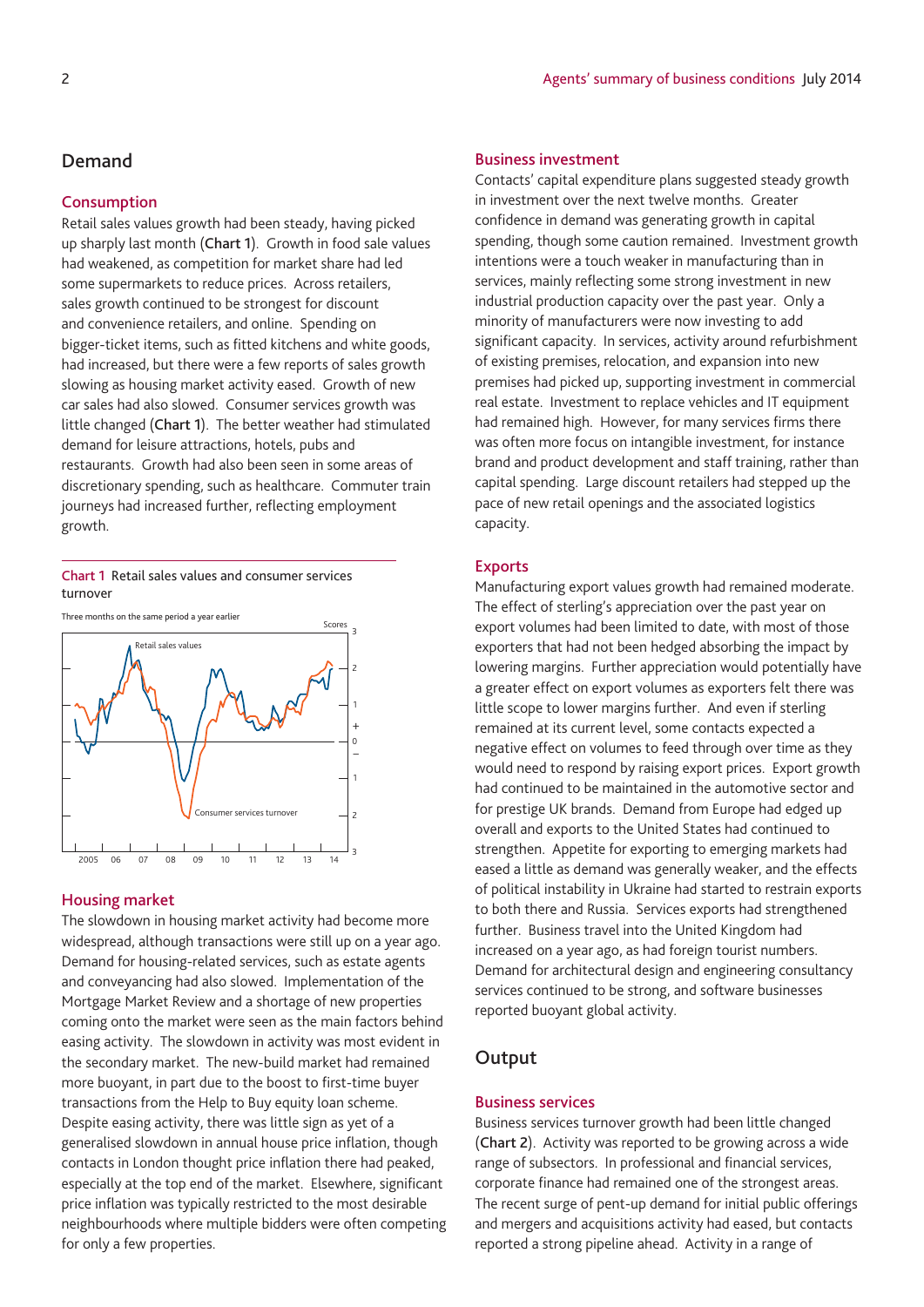property-related services had risen strongly alongside strengthening commercial real estate investment and construction activity. Reports of activity growth in legal services were more mixed. Other business services turnover growth had been steady. Demand for IT, creative media and telecommunication services had increased as corporate budgets had loosened and the shift towards online retailing had continued. In contrast, more traditional media publishers had continued to report declining volumes. Conference and corporate entertainment spending was reported to be increasing.





#### **Manufacturing**

Manufacturing output for the domestic market had continued to grow steadily (**Chart 2**), and forward order books had remained healthy. Growth was strongest in automotive, energy, rail infrastructure, homeware goods (furniture and furnishings) and the construction supply chain. The pace of aerospace orders growth had slowed, but there remained a large backlog to fulfill. Food and drink volumes had risen, as retailers and pubs stocked up in anticipation of World Cup sales. Growth was weakest in defence, paper and printing and the supply chain for truck manufacture — the latter having previously been boosted by purchases ahead of new emissions regulations.

#### **Construction**

Construction activity had continued to rise strongly (**Chart 2**), with the pickup widening from house building. Public sector investment in health, education, roads, rail, energy and other infrastructure had been stronger than many contacts' expectations. Private sector investment in buildings was also stronger, particularly in warehousing and distribution, hotels and student accommodation. However, construction activity in new office capacity had remained weak in many cities outside London. In house building, output continued to grow strongly with evidence that smaller builders had become increasingly active as credit conditions had eased. Materials

and labour shortages were regularly cited as a constraint by builders, along with the availability of land with planning consent in some areas. Some contacts also noted that plant and machinery were in short supply.

# **Credit conditions**

Credit conditions had continued to improve with few reports of companies not being able to obtain finance. Corporate and bank contacts reported increased competition to lend to companies with strong balance sheets, with some noting a further easing of loan pricing and covenants. More generally, most firms reported being able to borrow from banks, although the rates and terms available still deterred some from seeking funds or led them to look for alternative sources. Loan application processes were widely reported by contacts to be drawn out, and potentially a deterrent to some, especially micro businesses. Net lending growth had continued to be adversely affected by the unwinding of legacy positions by some banks, but gross lending had strengthened, especially to some higher-risk small and medium-sized enterprises, and there was now more appetite to lend against smaller-scale commercial property collateral. Challenger banks were seen by some contacts to be growing in significance, and non-bank alternatives, such as peer-to-peer lending and crowdfunding, were reported to be an increasing source of finance for some firms. There were reports of early refinancing of facilities in order to lock in current low interest rates. In commercial real estate there were some reports of borrowers increasing debt levels after a prolonged period of debt reduction.

# **Employment**

A pickup in employment intentions had gathered momentum across all sectors this month and implied moderate workforce growth (**Chart 3**). Recruitment of apprentices and graduate trainees to combat existing and anticipated skill shortages was increasingly reported, as was recruitment ahead of expected demand growth. In recent quarters some contacts had raised employment by more than they had previously intended, in light of the stronger-than-expected economic recovery. Intentions in business services were strongest, particularly in IT, property and construction-related services. Recruitment in consumer services had largely reflected increasing retail floorspace, but in some cases had been driven by growing online business or was aimed at improving customer service. Manufacturing employment intentions had in many cases been boosted by new product development and plans to address the prospective retirement of some older workers, offset to some extent by a continued focus on automation. Recruitment difficulties had picked up on the month, but remained only modestly above normal. Skill shortages were still most widely reported in IT, engineering and construction.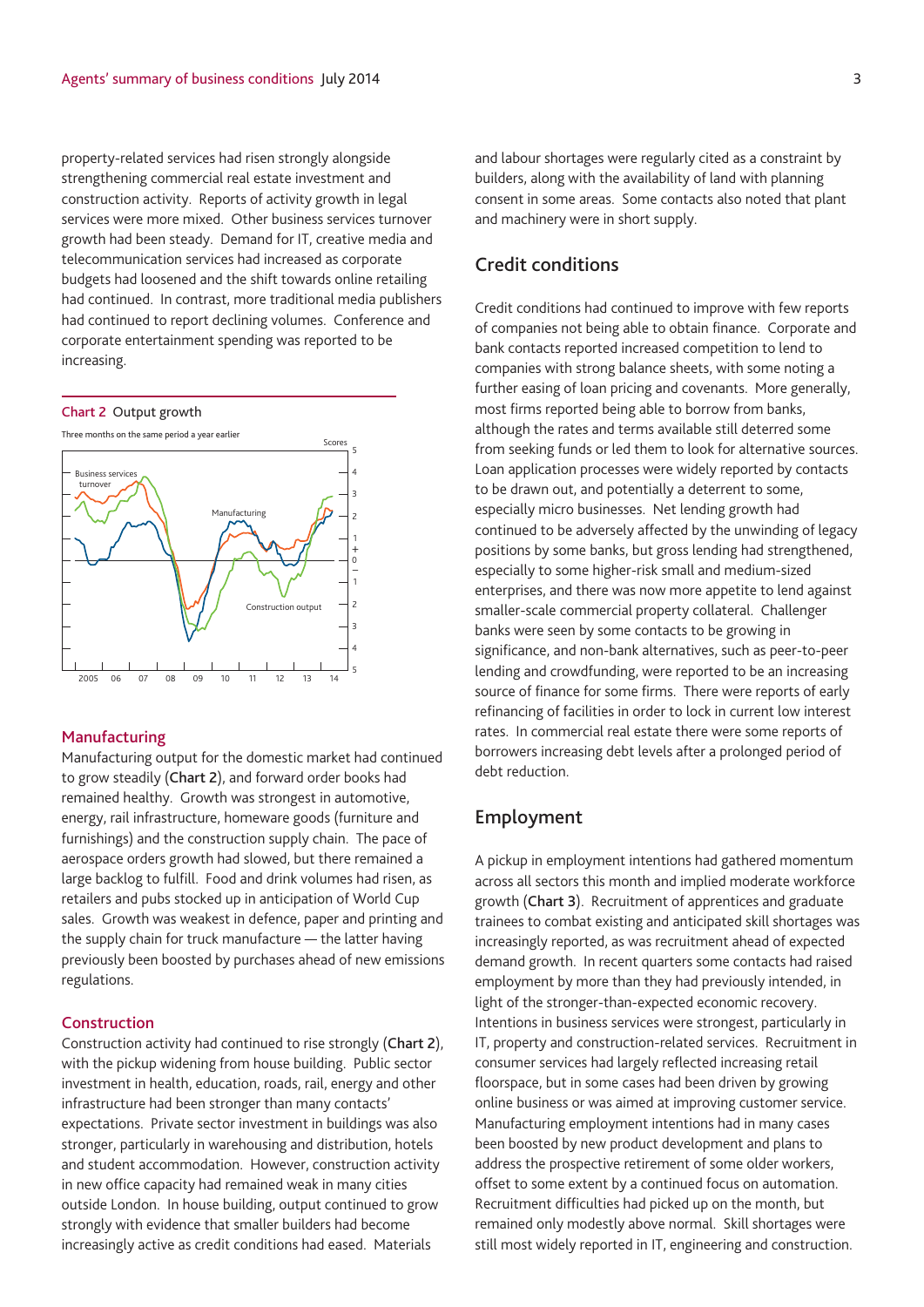Workforce turnover had picked up and recruitment bottlenecks were broadening to some other areas as the economy strengthened. Immigration had continued to help meet labour demand in some semi-skilled and low-skilled positions.



# **Capacity utilisation**

Capacity utilisation had been broadly stable at rates that were slightly above normal. In manufacturing, investment had added capacity in line with rising demand. In some sectors, such as automotive and electronics, capacity constraints were pressing, pointing to a need for further investment. More generally, it was expected that productivity growth, together with plans for additional staffing, would be sufficient to meet demand in the short term. In the service sector, the overhang of retail, warehousing and prime office space was now falling, supporting a modest pickup in investment in new developments. Hotel occupancy rates had continued to rise. Capacity in IT services had remained tighter than normal due to skills shortages, which were reported to be constraining some activity and leading to the subcontracting of work to Eastern Europe. Skills shortages were also a problem for the haulage sector, where levels of utilisation were reported by some contacts to be high.

# **Costs and prices**

## **Labour costs**

Growth in total labour costs per employee had remained moderate. The majority of pay settlements had continued to be in the range of 2%–3%, although some contacts reported increasing overtime and profit/performance-related pay. Where there were difficulties in attracting new recruits, or concern about staff turnover, some contacts had made higher pay awards to certain employees, though these were only having a modest impact on pay growth overall. More pronounced skills shortages in construction were leading to

reports of significantly higher awards in that sector, however. The increase in the National Minimum Wage (NMW) scheduled for October continued to cause concern among some contacts, given the possibility that pay for those close to the NMW would need to rise by a similar amount to maintain existing pay differentials. Some contacts noted a continued shift in workforce composition towards more junior staff, for example through the increasing use of apprentices, which was restraining the growth of their total pay bill.

#### **Non-labour costs**

The costs of raw materials and imported finished goods were lower than a year earlier (**Chart 4**), partly reflecting sterling's appreciation over the past year. Downward pressure on import costs from sterling's appreciation was expected to continue as forward contracts and hedging arrangements expired. Global commodity price inflation had remained subdued, although there had been some reports that suppliers planned to post increases in metal and meat prices.





#### **Output prices and margins**

Output price inflation had remained modest despite rising demand. In manufacturing, some companies reported output price rises, but the scale of those was limited given a lack of raw material and wage cost pressures to justify price rises. Companies supplying supermarkets and other retail outlets had continued to see little prospect of price increases given competitive pressures. But construction materials, the bulkier of which tend to be UK-produced, were seeing upward cost pressure. Business services output price inflation had increased marginally on the month. Professional fees were rising slowly in high value added, specialist sectors such as IT, engineering services and architecture. There had been further evidence of commercial property rents bottoming out, and for prime space small rental increases had been realised. But in some more commoditised services such as audit, basic accounting and legal services, competitive pressures had remained intense and price increases difficult to achieve. Manufacturing profitability growth had remained positive but